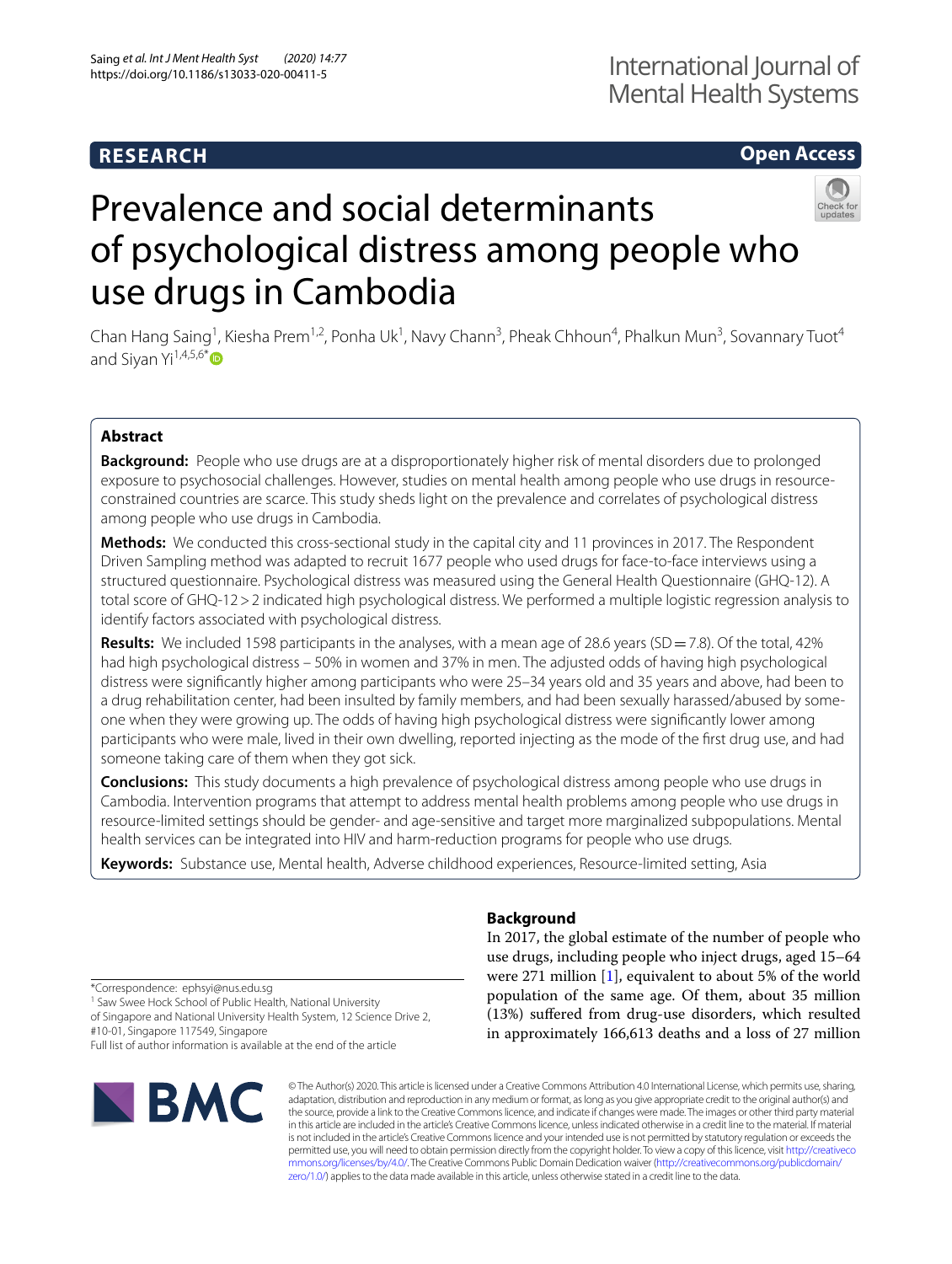Disability-Adjusted Life Years (DALYs) [\[1](#page-8-0), [2\]](#page-8-1). Therefore, drug use is recognized as one of the major global public health concerns. However, the availability of and access to treatment services among people with drug use disorders remain limited globally. Only one in seven people who use drugs receive the treatment each year [[1\]](#page-8-0).

Existing studies show that the comorbidity between drug-use disorders and mental health problems is common among people who use drugs. Moreover, people who use drugs without drug-use disorders are also at increased risk of mental health problems [\[3–](#page-8-2)[10\]](#page-8-3). Substance use disorders have been found to occur in tandem with anxiety disorders including generalized anxiety disorder, panic disorder, and post-traumatic stress disorder [[11–](#page-8-4)[14](#page-8-5)]; mental disorders including depression and bipolar disorder  $[8, 11-13]$  $[8, 11-13]$  $[8, 11-13]$ ; attention deficit hyperactivity disorder [[12](#page-8-8), [14\]](#page-8-5); and antisocial personality disorder [[15\]](#page-8-9).

The relationship between mental health and risky drug use, particularly intravenous drug use and unsafe sexual practices, has been well documented in previous studies. People who use drugs with poor mental health, such as severe depressive symptoms, are more likely to adopt unsafe injection practices such as sharing needles and syringes [[16](#page-8-10)[–18](#page-8-11)]. Previous studies have also reported that people who use drugs with mental health problems were more likely to have more sexual partners and engage in frequent condomless sexual intercourse than those with-out mental health problems [[19,](#page-8-12) [20](#page-8-13)]. These risky behaviors are associated with a higher risk of acquiring human immunodeficiency virus (HIV) [\[21\]](#page-8-14).

Mental health problems of people who use drugs are a signifcant public health concern as it co-occurs with drug use disorders and mediates other viral infections such as HIV and hepatitis C virus (HCV)  $[22-24]$  $[22-24]$ . Therefore, addressing risk factors associated with mental health problems among people who use drugs would reduce the disease burden of drug use disorders and HIV and HCV infections among people who use drugs. Previous studies have documented drug use behaviors and experiences such as duration  $[25]$ , frequency  $[21]$  $[21]$ , overdose  $[26-28]$  $[26-28]$  $[26-28]$ , and drug rehabilitation [[21,](#page-8-14) [25\]](#page-8-17) as associated risk factors of psychological distress. Exposure to violence, such as stigma and discrimination and sexual assault, and lack of social support, such as family intimacy and adaptability, have also been predictors of psychological distress among people who use drugs [\[26,](#page-8-18) [29](#page-8-20)[–34](#page-8-21)].

In Cambodia, the latest estimated number of people who use drugs aged 18 years and above in 2017 was notably large at around 22,374 people [\[16](#page-8-10)]. Previous studies show that psychological distress is common among Cambodian people who use drugs [\[17](#page-8-22), [21,](#page-8-14) [25\]](#page-8-17). Also, access to psychological support, such as services provided in dropin centers by community-based organizations, is limited [ $16$ ]. In 2017, 90,672 people received mental health treatment within public health facilities, with approximately 5% reporting that their mental health condition was driven by substance use [[35\]](#page-8-23). Our previous study showed that adverse childhood experiences (ACEs) were common and associated with psychological distress among people who use drugs in Phnom Penh [\[21](#page-8-14)]. Despite the common mental health problems and limited access to care among people who use drugs, studies on these issues remain scarce, preventing it from gaining policy and strategic attention.

To our knowledge, two studies on the mental health of people who use drugs have been conducted in Cambodia [[21,](#page-8-14) [25](#page-8-17)]. Yi et al. included only people who inject drugs living in the capital city of Phnom Penh, while Heng et al. used data from the national survey conducted in 2012 and focused primarily on the relationship between mental health outcomes and history of drug rehabilitation. In this study, we used data from the most recent national integrated biological and behavioral survey in 2017 to examine the prevalence and correlates of psychological distress among people who use drugs in Cambodia.

#### **Methods**

# **Study design and setting**

We conducted this cross-sectional study in Cambodia in 2017 in the capital city and 11 provinces. A feasibility assessment was conducted before selecting the 12 sites, which consisted of 21 operational districts with a high burden of HIV and a large population of people who use drugs. People who use drugs were defned as people who have used any illicit drugs, as stated in the Cambodian Law on Control of Drugs, in the past 12 months [\[36\]](#page-8-24).

# **Eligibility criteria**

To be eligible for the survey, an individual must: (1) be at least 18 years old, (2) have a predetermined study coupon, (3) never participate in this survey earlier, (4) meet the defnition of people who use drugs, and (5) be able and willing to provide written informed consent to participate in the survey. Details of the survey have been published elsewhere [[37–](#page-8-25)[39\]](#page-8-26).

## **Sampling procedure**

We adapted the Respondent-Driven Sampling (RDS) method to recruit the study participants due to the hardto-reach nature of people who use drugs. The sampling procedure included fve steps. Initially, we sought support from local NGOs in the selected 21 operational districts to obtain four seeds with a good connection with people who use drugs in each operational district. A personal identifcation number was then assigned to each seed after receiving written informed consent from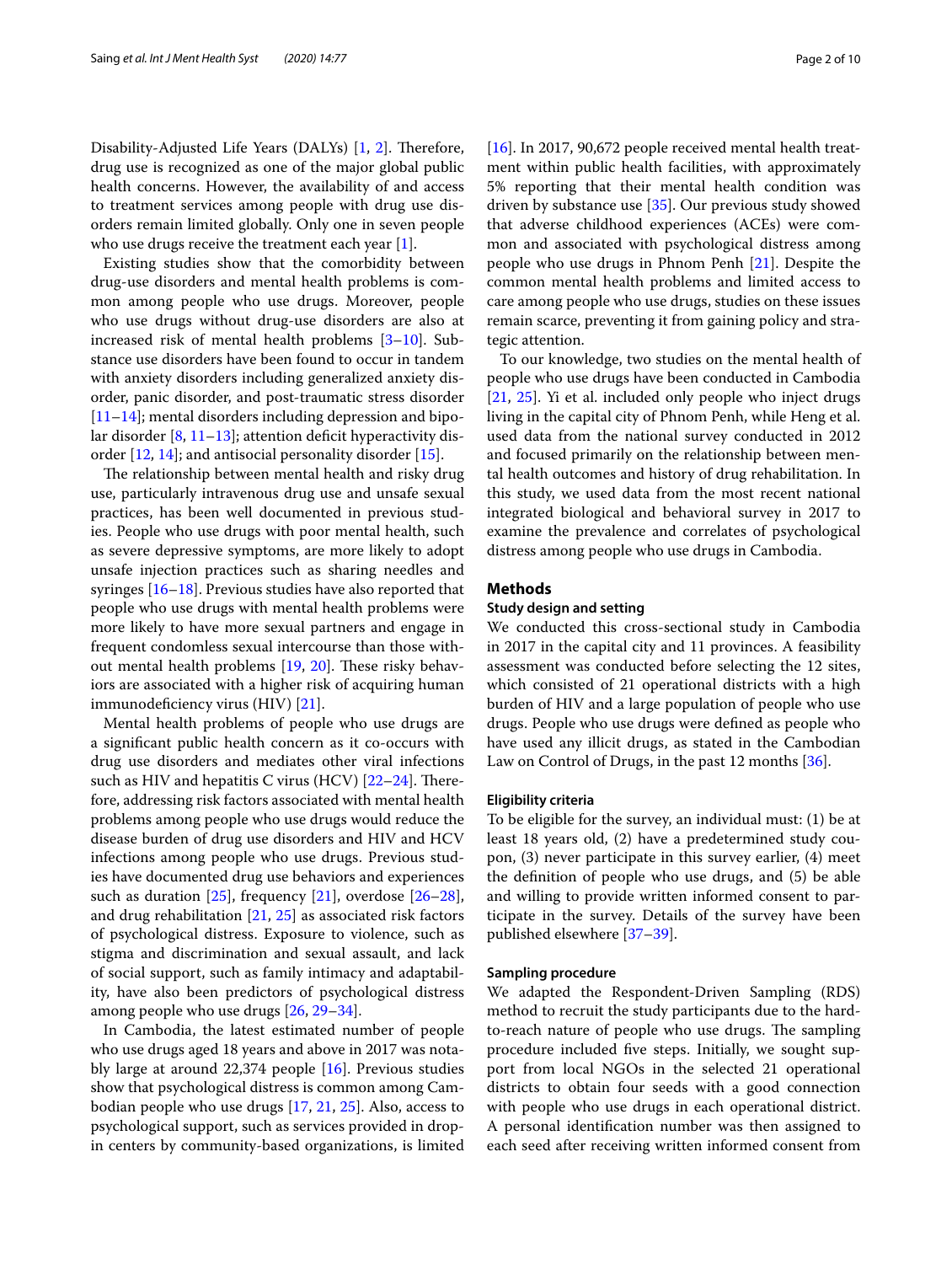the participant. Next, we provided three coupons to each seed for referring three other people who use drugs to the study. Seeds received US\$2 for a successful referral and were expected to refer three to six peers. New seeds would be selected when the recruitment tree had dried up. Finally, participants recruited for the study were invited to become seeds allowing them to recruit other people who use drugs from their networks.

Figure [1](#page-2-0) shows the flow chart of the sample selection. The survey included 1677 participants. We finally included 1598 participants in the multiple logistic regression analysis after dropping 79 observations with missing data on the model variables.

# **Data collection training**

The interviews were conducted by formally trained counselors from HIV voluntary counseling and testing centers in the respective province. Data collection teams received 3 day training on data collection procedures, informed consent process, data collection tools, interview techniques, participants' privacy and confdentiality protection, and data quality assurance.

# **Variables and measurements**

A structured questionnaire was developed based on standardized and validated tools adapted from previous studies on mental health among HIV key populations, including people who use drugs  $[21, 40-42]$  $[21, 40-42]$  $[21, 40-42]$  $[21, 40-42]$  $[21, 40-42]$ . We also conducted a questionnaire validation workshop participated by representatives from communities, NGOs, development partners, and national programs working on HIV and harm reduction in Cambodia. The questionnaire was piloted with 20 people who use drugs residing in Phnom Penh. The questionnaire collected information on sociodemographic characteristics, drug use behaviors, sexual behaviors, HIV and other sexually transmitted infections (STIs), other substance use, adverse childhood experiences, and psychological distress.

<span id="page-2-0"></span>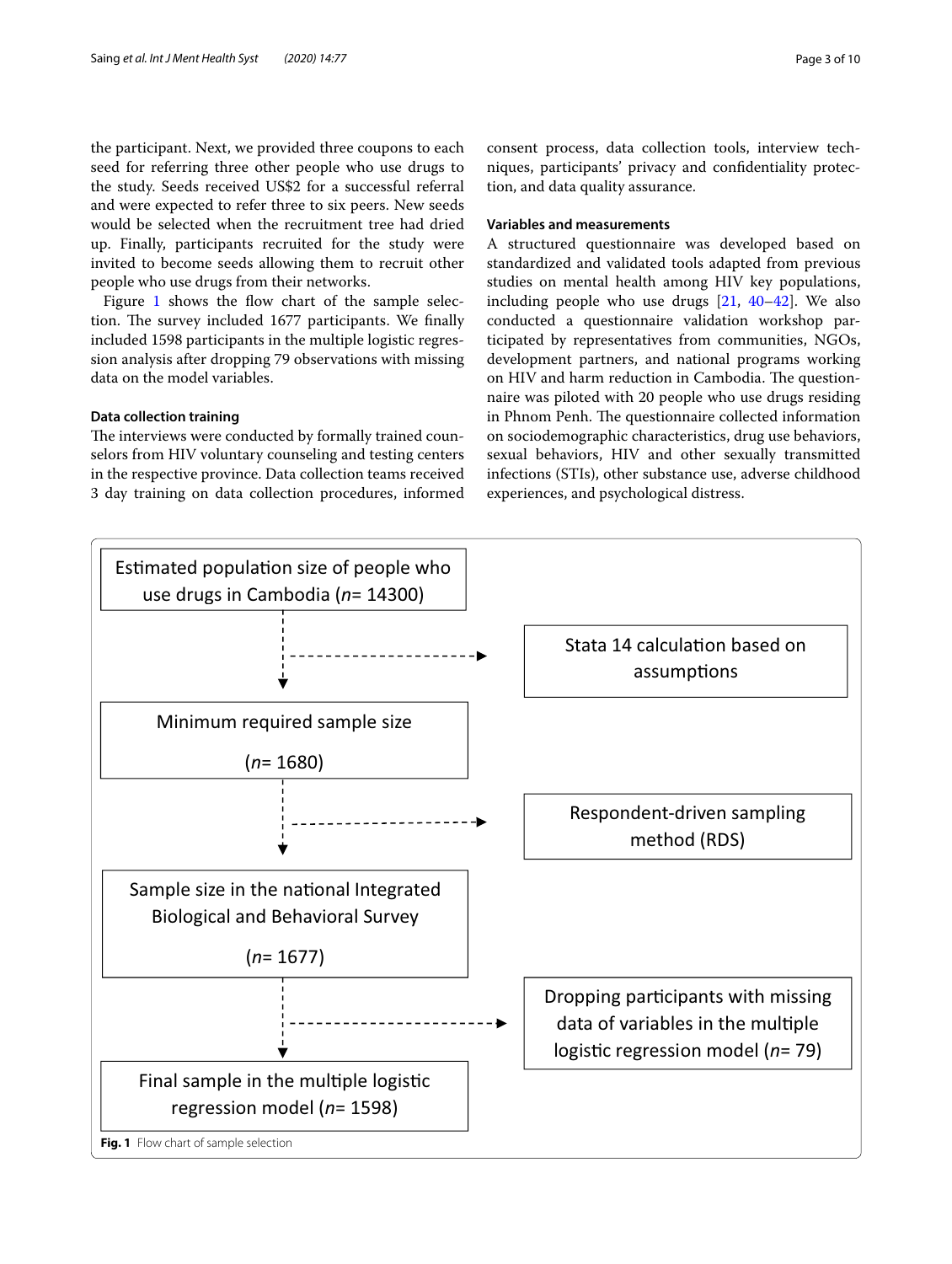Sociodemographic characteristics included age (18–24, 25–34, 35 and older), sex (male, female), type of community (urban, rural), years of formal schooling attained  $(0-6, 7-9, 10+years)$ , average monthly income earned in the past 6 months (<100, 100–199, 200+USD), primary occupation (entertainment workers, office workers, laborer/farmer, unemployed, other), and living arrangement (living with family/relatives, living with friends, living in own dwelling, living on the streets, other).

The information on drug use included types of illicit drugs most commonly used and use frequency in the past 3 months. We also collected information regarding other substance use (i.e., alcohol drinking and binge drinking, cigarette smoking) and exposure to community-based HIV, harm reduction, and other related services in the past 6 months.

To measure HIV risks, we asked participants about their sexual behaviors in the past 3 months. The information included the number of sexual partners and condom use with commercial (defned as partners with whom the participant had sex in exchange for money or gifts) and non-commercial partners. We also collected information on HIV testing history, STI symptoms, and care-seeking behaviors for the symptoms in the past 3 months.

We adapted fve ACE questions from the brief screening version of the Childhood Traumatic Questionnaire [ $43$ ]. The items collected information on physical abuse, emotional abuse, sexual abuse, physical neglect, and emotional neglect. All five questions were close-ended, where respondents chose between zero (No) and one (Yes) to describe their ACEs.

We assessed psychological distress, the study's outcome of interest, using the General Health Questionnaire (GHQ-12) [\[44](#page-8-30)]. A four-point Likert-type scale, which varied from "0=less than usual" to "3=much more than usual," was applied to each question [\[44](#page-8-30), [45](#page-9-0)]. A dichotomous variable of " $0=$ low psychological distress" and "1=high psychological distress" was developed based on the GHQ-12 guide  $[45]$  $[45]$  $[45]$ . The four-point Likert-like scale was re-coded using a "0–0-1–1" method to eliminate bias [ $46$ ]. The mean of the newly derived score's sum was used as a cut-off to define participants with high  $(GHQ-12>2)$ and low (GHQ-12 $\leq$ 2) psychological distress [[44\]](#page-8-30). Cronbach's alpha of the scale in this study was 0.88, confrming good reliability [[47](#page-9-2)].

# **Statistical analyses**

Stata (StataCorp LP, version 14.2) was used for data analyses in this study. We compared sociodemographic characteristics, substance use, sexual behaviors, and ACEs of participants with low psychological distress  $(HQ-12 \leq 2)$  to those of participants with high psychological distress (GHQ-12>2). We used the Chi-square test (or Fisher's exact test when the expected cell count was smaller than five) for categorical variables and Student's *t*-test (or Mann–Whitney test when a variable was not normally distributed) for continuous variables. A multiple logistic regression model was constructed to identify factors associated with psychological distress. We included age and sex regardless of their statistical signifcance level and other variables associated with psychological distress in bivariate analyses at a level of *p*-value<0.05 in the multiple logistic regression model. We obtained crude odds ratios (OR) and adjusted odds ratios (AOR) of the associations and presented with 95% confdence intervals (CIs) and *p*-values.

#### **Ethical considerations**

This study received ethical approval from the National Ethics Committee for Health Research (NECHR) of the Ministry of Health in Cambodia (No. 420 NECHR). Participation in the study was voluntary, and all participants provided written informed consent. We protected participants' privacy and confdentiality by collecting data in a private room and removing personal identifers from research documents.

## **Results**

This study included 1598 people who use drugs, after excluding 79 participants with missing data. As shown in Table S1 (Additional fle [1\)](#page-7-0), no signifcant diference was found in the comparison of sociodemographic characteristics and psychological distress of the included and excluded samples. The participants included in the analyses had an average age of 28.6 years  $(SD=7.8)$ , average years of formal schooling completed of 6.0 years  $(SD=3.9)$ , and a median monthly income in the past 6 months of US\$100.0 (interquartile range [IQR]: 60–150). People who inject drugs constituted 19% of the study sample. Around one-third of the participants resided in Phnom Penh, while 16% lived in Banteay Meanchey and 11% in Battambang province, which border Thailand. Of the total sample, 42% had high psychological distress – 50% in women and 37% in men.

The participants' sociodemographic characteristics, substance use, sexual behaviors, and adverse childhood experiences are respectively presented in Tables S2, S3, S4, and S5 of the Additional fle [1.](#page-7-0) In brief, approximately 63% of the participants were male, and 89% lived in an urban setting. More than half (53%) had primary or no formal education, and 66% were 25 years of age or older. The majority (95%) were in the Khmer ethnic group, and 46% were never married. The proportion of participants having been to a prison and a drug rehabilitation center in the past 12 months was 11 and 16%, respectively. More than half (55%) reported having been slapped, kicked, or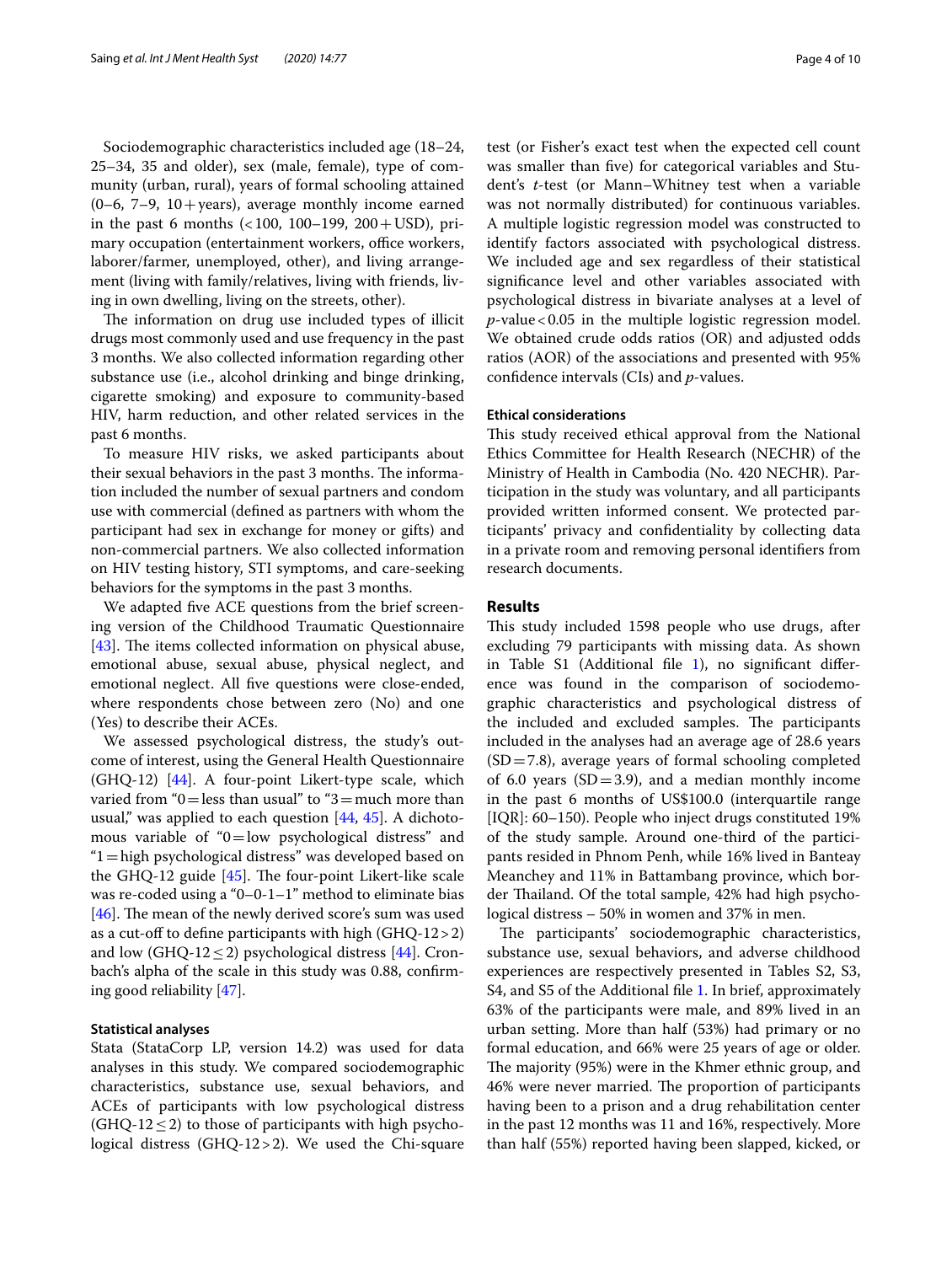received physical punishment from a family member or a guardian when they were growing up. About half (51%) reported having been insulted by family members or guardians, and 22% reported having been sexually harassed or abused when they were growing up.

# **Factors associated with psychological distress**

Results of bivariate and multiple logistic regression analyses are presented in Table [1.](#page-5-0) After adjustment for other covariates in the model, the odds of having high psychological distress was signifcantly higher among participants who were 25–34 years old (AOR 1.30, 95% CI 1.01–1.70) and 35 years and older (AOR 1.68, 95% CI 1.19–2.35), had been to a drug rehabilitation center (AOR 2.06, 95% CI 1.48–2.86), had been insulted by family members (AOR 2.09, 95% CI 1.62–2.70), and had been sexually harassed or abused by someone (AOR 1.80, 95% CI 1.38–2.36). The odds of having high psychological distress was signifcantly lower among participants who were male (AOR 0.53, 95% CI 0.41–0.69), lived in own dwelling (AOR 0.56, 95% CI 0.41–0.77), reported injecting as the mode of the frst drug use (AOR 0.56, 95% CI 0.34–0.91), and had someone taking care of them when they got sick when they were growing up (AOR 0.68, 95% CI 0.47–0.99).

# **Discussion**

This study provides evidence of the prevalence and factors associated with psychological distress, measured by GHQ-12, among people who use drugs in a resourceconstrained country. We found that the prevalence of psychological distress among people who use drugs in this study was 42%, which was similar to the fnding in our previous study conducted in 2014 using the same measure of psychological distress among people who inject drugs in the capital city of Phnom Penh [\[21\]](#page-8-14).

#### **Sociodemographic factors**

Our fndings suggested that male people who use drugs were less likely to have high psychological distress than their female counterparts. This finding is consistent with the results shown in previous studies [\[21](#page-8-14), [25](#page-8-17), [48\]](#page-9-3). In Taiwan, female people who use drugs were more likely to have suicidal thoughts than their male counterparts, resulting in more psychiatric illnesses than men [[48](#page-9-3)]. Finding in our setting could be explained by the diferences in education level, type of occupation, and level of stigma and discrimination between male and female participants. In our bivariate analyses, individuals with upper secondary education were twice as less distressed as those with primary or no education. Only 7% of female participants had upper secondary education compared to 25% of men. We also found that 43% of female participants in this study worked in the entertainment sector compared to only 4% of men. Being female entertainment workers could be an underlying factor because a previous study among female entertainment workers in Cambodia showed a high prevalence of gender-based violence at work and its positive association with psychological distress  $[49]$  $[49]$  $[49]$ . This result implies that interventions to address mental health among people who use drugs should be gender-sensitive and focused on subpopulations with lower education and in occupations that expose them to underlying risks.

People who use drugs aged 25 years and older were signifcantly more likely to have high psychological distress than their younger peers aged 18 to 24. This finding corroborates with fndings in a previous study in Cambodia [[25\]](#page-8-17). In this study, we found that participants aged 25 and older were more likely to have suicidal thoughts and to drink alcohol four times or more per week in the past 3 months than their younger counterparts (aged 18–24). The co-occurrence of substance use and mental illness among people who use drugs [\[11–](#page-8-4)[14\]](#page-8-5) and the association between suicidal thoughts and mental health [\[3](#page-8-2), [21](#page-8-14)] has also been documented in previous studies. An institutionalized experience, such as being sent to a drug rehabilitation center, could be another factor in this setting. In this study, around one in fve of participants in the age groups of 25–34 years and 35 years and older had been sent to rehabilitation centers compared with one in ten among participants aged 18–24 years. In bivariate analyses, individuals with rehabilitation experience were more than twice more likely to have psychological distress than those without the experience. This result suggests that multi-faceted (e.g., the trauma from being institutionalized, multiple substance abuse) interventions should target the elder subpopulation of people who use drugs.

We found that people who use drugs living in their own dwelling were less distressed than those living with family. Our descriptive data showed that around 40% of the participants living in own dwelling and having been exposed to physical abuse during childhood exhibited psychological distress compared to 54% of those living with families and having had similar ACEs. Therefore, ACEs could have been a driver of the choice of living arrangement. It should be noted that marriage and cohabitation might have mediated the association as close to two-thirds of the participants living in their own dwelling were married and cohabited. Breaking free from the past ACEs with family and forming their independent cohabitation with a spouse, people who use drugs living in their own dwelling were less psychologically distressed than those living with family. This finding highlights the need for interventions that enhance families' roles in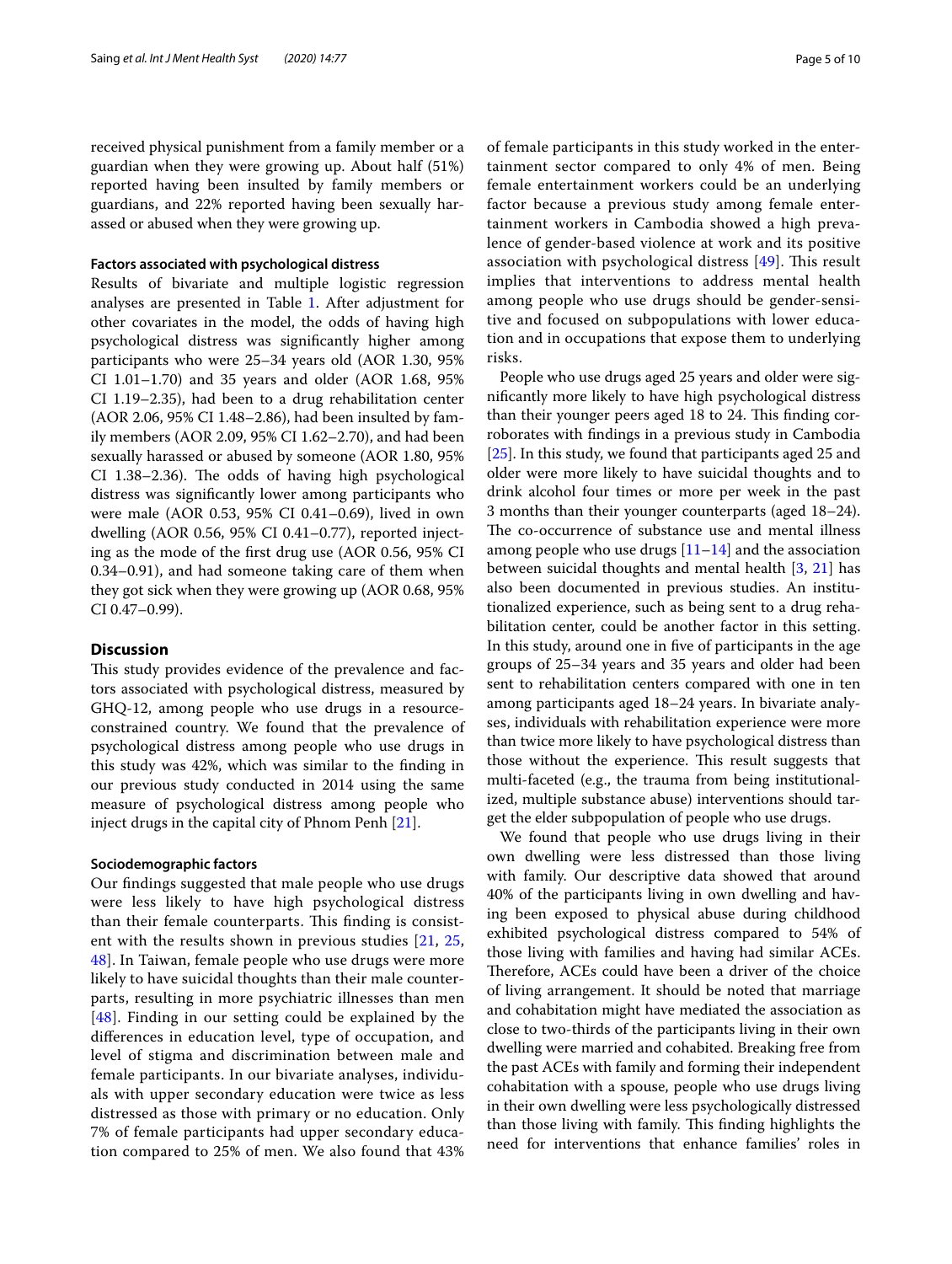| Variables in the model                             | GHQ-12 $\leq$ 2 (n = 927)<br>n(%) | $GHQ-12>2 (n=671)$<br>n(%) | <b>Bivariate logistic regression</b><br>OR (95% CI) | Multiple logistic regression<br>AOR (95% CI) |
|----------------------------------------------------|-----------------------------------|----------------------------|-----------------------------------------------------|----------------------------------------------|
|                                                    |                                   |                            |                                                     |                                              |
| Female                                             | 298 (32.1)                        | 298 (44.4)                 | Reference                                           | Reference                                    |
| Male                                               | 629 (67.9)                        | 373 (55.6)                 | $0.59(0.48 - 0.73)$ ***                             | $0.54(0.41 - 0.69)$ ***                      |
| Age group                                          |                                   |                            |                                                     |                                              |
| < 25                                               | 351 (37.8)                        | 200 (29.8)                 | Reference                                           | Reference                                    |
| $25 - 34$                                          | 380 (41.0)                        | 300 (44.7)                 | $1.38(1.10 - 1.74)$ **                              | $1.31(1.00 - 1.72)*$                         |
| $\geq$ 35                                          | 196 (21.2)                        | 171 (25.5)                 | $1.53(1.17 - 2.00)$ **                              | $1.65(1.18 - 2.32)$ **                       |
| Current marital status                             |                                   |                            |                                                     |                                              |
| Married                                            | 349 (37.6)                        | 251 (37.4)                 | Reference                                           | Reference                                    |
| Never married                                      | 448 (48.3)                        | 287 (42.8)                 | $1.42(1.06 - 1.90)^{*}$                             | $1.01(0.76 - 1.33)$                          |
| Divorced/separated                                 | 130 (14.1)                        | 133 (19.8)                 | $0.89(0.71 - 1.11)$                                 | $1.08(0.78 - 1.49)$                          |
| Level of formal education completed                |                                   |                            |                                                     |                                              |
| Primary education or none (0-6)                    | 472 (50.9)                        | 382 (56.9)                 | Reference                                           | Reference                                    |
| Lower secondary education (7-9)                    | 265 (28.6)                        | 182(27.1)                  | $0.84(0.67 - 1.07)$                                 | $1.06(0.82 - 1.37)$                          |
| Upper secondary or higher $( \geq 10)$             | 190 (20.5)                        | 107 (15.9)                 | $0.69(0.53 - 0.91)$ **                              | $0.90(0.66 - 1.23)$                          |
| Type of living arrangements                        |                                   |                            |                                                     |                                              |
| With family/relatives                              | 438 (47.2)                        | 314 (46.8)                 | Reference                                           | Reference                                    |
| On the streets                                     | 87(9.4)                           | 72 (10.7)                  | $1.15(0.82 - 1.63)$                                 | $0.70(0.46 - 1.06)$                          |
| In own dwelling                                    | 230 (24.8)                        | 131 (19.5)                 | $0.79(0.61 - 1.03)$                                 | $0.56$ (0.41-0.76)***                        |
| With friends                                       | 94 (10.2)                         | 72 (10.8)                  | $1.07(0.76 - 1.50)$                                 | $0.88(0.61 - 1.27)$                          |
| Others                                             | 78 (8.4)                          | 82 (12.2)                  | $1.47(1.04 - 2.06)$ ***                             | $1.11(0.76 - 1.63)$                          |
| Duration of drug use                               |                                   |                            |                                                     |                                              |
| $\leq$ 2 years                                     | 584 (63.0)                        | 380 (56.6)                 | Reference                                           | Reference                                    |
| 3-5 years                                          | 187 (20.2)                        | 147 (21.9)                 | $1.21(0.94 - 1.55)$                                 | $1.19(0.90 - 1.57)$                          |
| 6-9 years                                          | 54(5.8)                           | 44(6.6)                    | $1.25(0.82 - 1.90)$                                 | $1.07(0.67 - 1.71)$                          |
| $\geq$ 10 years                                    | 102 (11.0)                        | 100 (14.9)                 | $1.51(1.11-2.04)$ ***                               | $1.11(0.75 - 1.63)$                          |
| Had been sent to a drug rehabilitation center      |                                   |                            |                                                     |                                              |
| No                                                 | 821 (88.6)                        | 521 (77.6)                 | Reference                                           | Reference                                    |
| Yes                                                | 106(11.4)                         | 150 (22.4)                 | 2.23 (1.70-2.93)***                                 | 2.05 (1.47-2.85)***                          |
| Injection as mode of first drug use                |                                   |                            |                                                     |                                              |
| No                                                 | 838 (90.4)                        | 609 (90.8)                 | Reference                                           | Reference                                    |
| Yes                                                | 89 (9.6)                          | 62(9.2)                    | $0.95(0.68 - 1.35)$                                 | $0.57$ (0.35-0.92)*                          |
| Had been sent to prison in the past 12 months      |                                   |                            |                                                     |                                              |
| No                                                 | 834 (90.0)                        | 583 (86.9)                 | Reference                                           | Reference                                    |
| Yes                                                | 93 (10.0)                         | 88 (13.1)                  | 1.35 (0.99-1.84)                                    | $0.99(0.69 - 1.43)$                          |
| Had been slapped, kicked by parents/guardians      |                                   |                            |                                                     |                                              |
| No                                                 | 477 (51.5)                        | 250 (37.3)                 | Reference                                           | Reference                                    |
| Yes                                                | 450 (48.5)                        | 421 (62.7)                 | $1.78(1.45 - 2.18)$ ***                             | $1.13(0.88 - 1.46)$                          |
| Had been insulted by family members                |                                   |                            |                                                     |                                              |
| No                                                 | 535 (57.7)                        | 245 (36.5)                 | Reference                                           | Reference                                    |
| Yes                                                | 392 (42.3)                        | 426 (63.5)                 | 2.37 (1.93-2.91)***                                 | $2.10(1.63 - 2.71)$ ***                      |
| Had been sexually harassed/abused by someone       |                                   |                            |                                                     |                                              |
|                                                    | 780 (84.1)                        |                            | Reference                                           |                                              |
| No                                                 | 147 (15.8)                        | 468 (69.7)<br>203 (30.3)   | $2.3(1.81 - 2.93)$ ***                              | Reference<br>1.80 (1.38-2.35)***             |
| Yes                                                |                                   |                            |                                                     |                                              |
| Had someone taking care of them when they got sick | 86 (9.3)                          | 83 (12.4)                  | Reference                                           | Reference                                    |
| No                                                 |                                   |                            |                                                     |                                              |
| Yes                                                | 841 (90.7)                        | 588 (87.6)                 | $0.72(0.53 - 0.99)^*$                               | $0.69(0.48 - 1.01)^*$                        |

# <span id="page-5-0"></span>**Table 1 Factors associated with psychological distress among people who use drugs in bivariate and multivariable logistic regression analyses (***n***=1598)**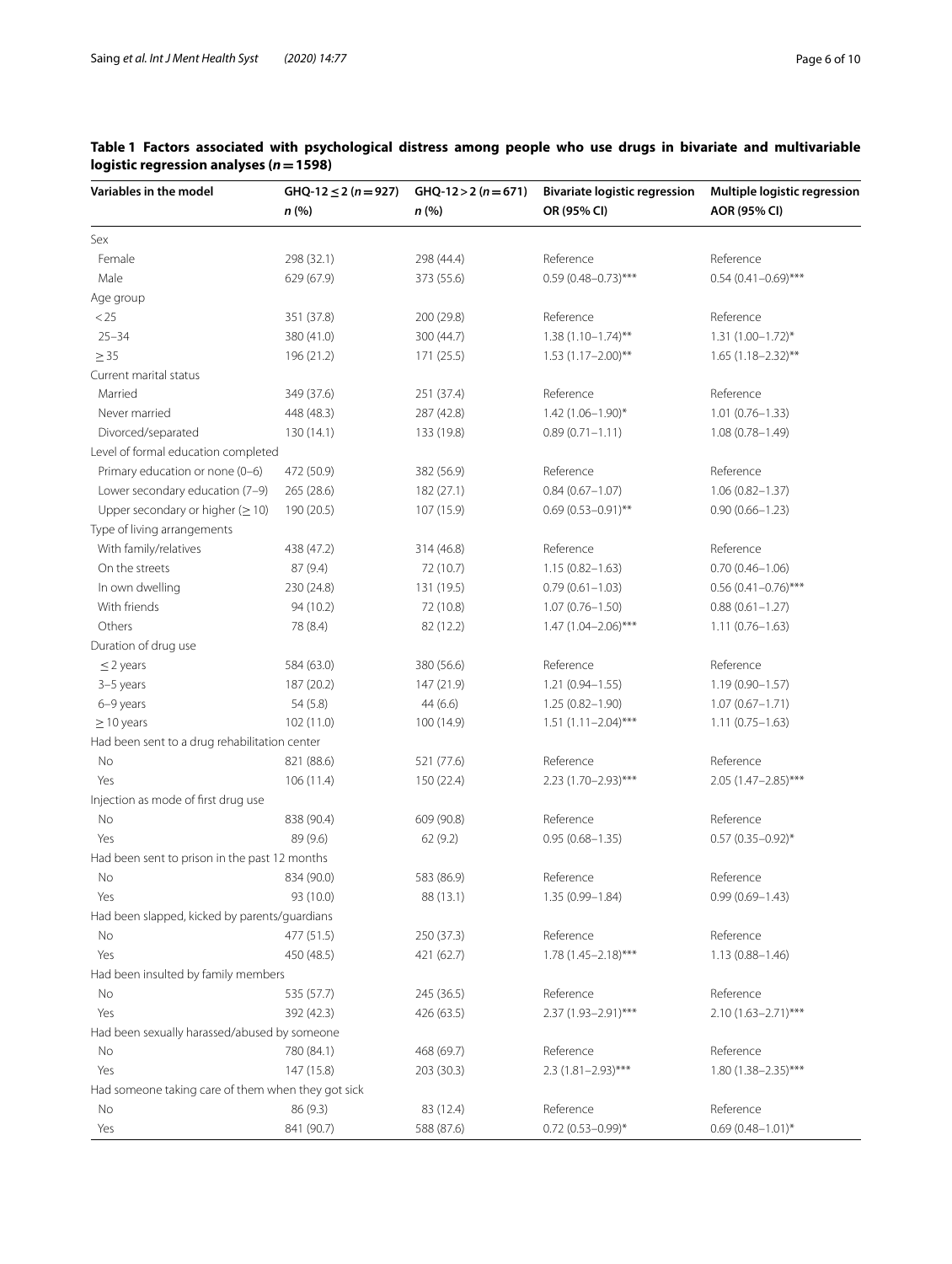| Variables in the model                    | $GHQ-12 \leq 2 (n=927)$ | $GHO-12 > 2 (n=671)$<br>n (%) | <b>Bivariate logistic regression</b><br>OR (95% CI) | Multiple logistic regression<br>AOR (95% CI) |
|-------------------------------------------|-------------------------|-------------------------------|-----------------------------------------------------|----------------------------------------------|
|                                           | n(%)                    |                               |                                                     |                                              |
| Had emotional support from family members |                         |                               |                                                     |                                              |
| No.                                       | 124 (13.4)              | 111(16.5)                     | Reference                                           | Reference                                    |
| Yes                                       | 803 (86.6)              | 560 (83.5)                    | $0.78(0.59 - 1.03)$                                 | $1.19(0.86 - 1.65)$                          |
| Injected drugs in the past 12 months      |                         |                               |                                                     |                                              |
| <b>No</b>                                 | 769 (83.0)              | 531 (79.1)                    | Reference                                           | Reference                                    |
| Yes                                       | 158 (17.0)              | 140 (20.9)                    | $1.28(0.99 - 1.65)$                                 | $1.40(0.95 - 2.06)$                          |
| Current HIV status                        |                         |                               |                                                     |                                              |
| Negative                                  | 588 (63.4)              | 430 (64.1)                    | Reference                                           | Reference                                    |
| Positive                                  | 31(3.3)                 | 47(7.0)                       | $2.07(1.29 - 3.32)$ **                              | $1.63(0.98 - 2.71)$                          |
| Do not know                               | 308 (33.3)              | 194 (28.9)                    | $0.86(0.69 - 1.07)$                                 | $1.10(0.87 - 1.40)$                          |

# **Table 1 (continued)**

*AOR* adjusted odds ratio, *CI* confdence interval, *GHQ* General Health Questionnaire, *OR* odds ratio

Psychological distress was measured using the General Health Questionnaire (GHQ-12), and a total score of GHQ-12>2 was used to defne high psychological distress \**p*<0.05; \*\**p*<0.01, \*\*\**p*<0.001

supporting behavioral changes in people who use drugs living with their families [\[50](#page-9-5)].

The finding that people who use drugs who had been to a drug rehabilitation center had more psychological distress than those who had never been to the center confrmed fndings in previous studies in Cambodia  $[21, 25]$  $[21, 25]$  $[21, 25]$  $[21, 25]$ . This finding suggests that the drug rehabilitation centers' role remained counterproductive 5 years later. The low overall quality of life and the health of people who use drugs with a history of rehabilitation could be the underlying drivers of psychological distress. However, adverse experience in rehabilitation centers remained a valid explanation, as indicated in another study in 2012 [[25](#page-8-17)]. A recent investigation involving people who use drugs from two rehabilitation centers and relevant stakeholders in Phnom Penh suggested that there was evidence of physical abuse, inadequately-equipped facilities, absence of medical assistance to tackle withdrawal symptoms, non-existent counseling services, and absence of proper medical supervision [[51](#page-9-6)]. Similar accounts had also been documented in China  $[52]$  $[52]$ , Taiwan  $[48]$ , and Vietnam  $[53]$  $[53]$ . It is important to note that living with HIV while in the rehabilitation centers might have compounded the participants' psychological distress. A previous study in China reported a lack of ART access in rehabilitation centers among people who inject drugs living with HIV [[52](#page-9-7)].

Moreover, the existing evidence showed that HIV-positive status is directly linked with mental disorders via neuro-biological mechanisms [[54\]](#page-9-9). HIV-positive status is also indirectly related to mental disorders through stigma and discrimination [\[55\]](#page-9-10), particularly among people living with HIV without access to antiretroviral therapy (ART) and insufficient or late ART receipt  $[56]$ . This result appeals to the policymakers to review the current roles and operation of drug rehabilitation centers and calls for adopting an alternative community-based program, as suggested in previous studies [[25,](#page-8-17) [57](#page-9-12)].

#### **Adverse Childhood Experiences (ACEs)**

The participants who had been insulted by family members or guardians or sexually harassed or abused when growing up exhibited a higher level of psychological distress than those who had not. On the other hand, the participants who experienced care provided by someone when they got sick were less psychologically distressed than those who did not. These findings are consistent with studies in the United States [\[58](#page-9-13)] and Cambodia [\[21](#page-8-14)]. In their systematic review, De Venter et al. showed that people who use drugs who had experienced ACEs exhibited symptoms or diagnoses of depressive and anxiety disorders [[59](#page-9-14)]. The association's pathway likely ran from ACEs to entry to drug use, and later, to psychological distress. Another study showed that people aged 14 and above in California with a higher ACE score were about two to four times more likely to initiate drug use than people with a lower ACE score [[60\]](#page-9-15). Another possible pathway could have been from ACEs to low self-esteem or self-regards, drug use, and, fnally, psychological distress. A study in Japan showed that female juvenile offenders who reported ACEs tended to have low self-esteem [\[61\]](#page-9-16). Another study in Iran showed that participants who had low self-esteem had a tendency towards drug addiction [[62](#page-9-17)]. In Cambodia's setting, no research has empirically explored the association between ACEs and entry to drug use among the adult population, suggesting that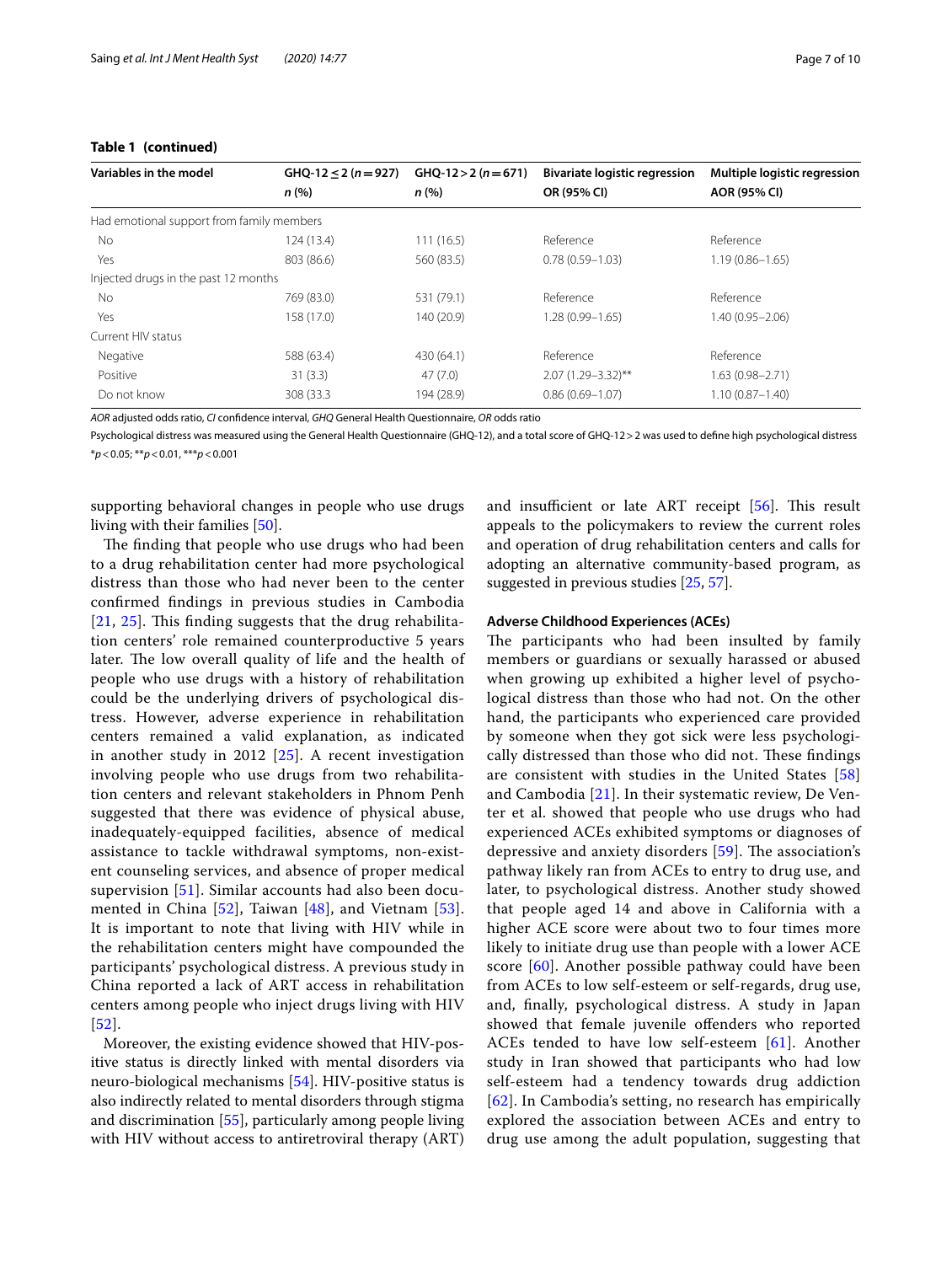future studies on this topic are warranted. Nevertheless, since ACEs are risk factors of psychological distress among adult people who use drugs, it is essential that these ACEs are identifed and prevented [\[63](#page-9-18)].

#### **Limitations of the study**

Despite several strengths, the limitations of this study should be noted. First, causal inference from our multiple logistic regression analysis could not be made as we did not address endogeneity (e.g., omitted variable bias or reverse causality) of each independent variable. Thus, the results should be interpreted as the association between the dependent and independent variables. Second, since our measure of psychological distress was constructed based on self-reported responses to the GHQ-12 questionnaire but not a performance-based psychological measure, our association results could be biased due to social desirability and recall bias. Third, the study fndings' generalizability may be limited because the study targeted provinces with a heavy HIV and drug use burden to obtain a large sample. Furthermore, the participants likely self-selected into the study as they could have been motivated by the incentive (token) provided through the RDS method.

# **Conclusions**

This study documents a high prevalence of and risk factors associated with psychological distress among people who use drugs in Cambodia. Risk factors signifcantly associated with psychological distress among people who use drugs in this study included sex, age, history of drug rehabilitation, and ACEs. Women showed higher psychological distress than men, while people aged 25 years and older also exhibited higher psychological distress than people aged 18–24. Our results on the counterproductive role of drug rehabilitation and the negative efect of ACEs on the psychological distress of people who use drugs also corroborated with fndings in earlier studies. Therefore, intervention programs that attempt to address mental health among people who use drugs should be gender- and age-sensitive. The programs should be tailored to more vulnerable and marginalized subpopulations and individuals with a history of ACEs and drug rehabilitation. Importantly, integrating mental health services into HIV and harm-reduction programs for people who use drugs across all health care system levels is a promising alternative to tackle mental health problems among this vulnerable population. Community-based rehabilitation or treatment programs could be an alternative to rehabilitation centers, given the centers' counterproductive roles.

# **Supplementary information**

**Supplementary information** accompanies this paper at [https://doi.](https://doi.org/10.1186/s13033-020-00411-5) [org/10.1186/s13033-020-00411-5](https://doi.org/10.1186/s13033-020-00411-5).

<span id="page-7-0"></span>**Additional fle 1: Table S1.** Comparison of proportion of socio-demographics and psychological distress of the fnal sample and excluded sample. **Table S2.** Socio-demographic characteristics of people who use drugs with a high and low level of psychological distress. **Table S3**. Characteristics of substance use among people who use drugs with a high and low level of psychological distress. **Table S4.** Sexual behaviors among people who use drugs with a high and low level of psychological distress. **Table S5.** Gender-based violence and stigma exposure among people who use drugs with a high and low level of psychological distress.

#### **Acknowledgements**

We thank the National Center for HIV/AIDS, Dermatology and STD, National Authority for Combatting Drugs, UNAIDS, and World Health Organization for their technical guidance. Special thanks are also extended to all data collection teams, community-based organizations, local authorities, and the participants for their excellent contribution to this study.

#### **Authors' contributions**

SY, ST, and PM designed the study and developed the study protocol and tools. NC, PC, TS, and PM were responsible for training and data collection. CS, KP, PU, and SY analyzed data and wrote the manuscript. All authors contributed to the conceptualization of the research questions, interpretation of the results, and manuscript writing. All authors read and approved the fnal manuscript.

#### **Funding**

The National Integrated Biological and Behavioral Survey among people who use and inject drugs 2017 was fnancially supported by the Global Fund to Fight AIDS, Tuberculosis, and Malaria in Cambodia. This study was partially supported by UHS-SSHSPH Integrated Research Program, Saw Swee Hock School of Public Health, National University of Singapore.

#### **Availability of data and materials**

The data used for this study are owned by the National Center for HIV/AIDS, Dermatology and STD. They cannot be made available in the manuscript, the additional fles, or a public repository. However, they can be accessed upon request from the Principal Investigator Dr. Siyan Yi (ephsyi@nus.edu.sg).

#### **Ethics approval and consent to participate**

The National Ethics Committee for Health Research (NECHR) of the Ministry of Health, Cambodia (No. 420 NECHR). Written informed consent was obtained from each participant.

#### **Consent for publication**

Not applicable.

#### **Competing interests**

The authors declare that they have no competing interests.

#### **Author details**

<sup>1</sup> Saw Swee Hock School of Public Health, National University of Singapore and National University Health System, 12 Science Drive 2, #10-01, Singapore 117549, Singapore. <sup>2</sup> Department of Infectious Disease Epidemiology, Faculty of Epidemiology and Population Health, London School of Hygiene & Tropical Medicine, London, UK. 3 National Center for HIV/AIDS, Dermatology and STD, Phnom Penh, Cambodia. <sup>4</sup> KHANA Center for Population Health Research, Phnom Penh, Cambodia. 5 Center for Global Health Research, Touro University California, Vallejo, CA, USA. 6 School of Public Health, National Institute of Public Health, Phnom Penh, Cambodia.

#### Received: 25 May 2020 Accepted: 29 October 2020Published online: 04 November 2020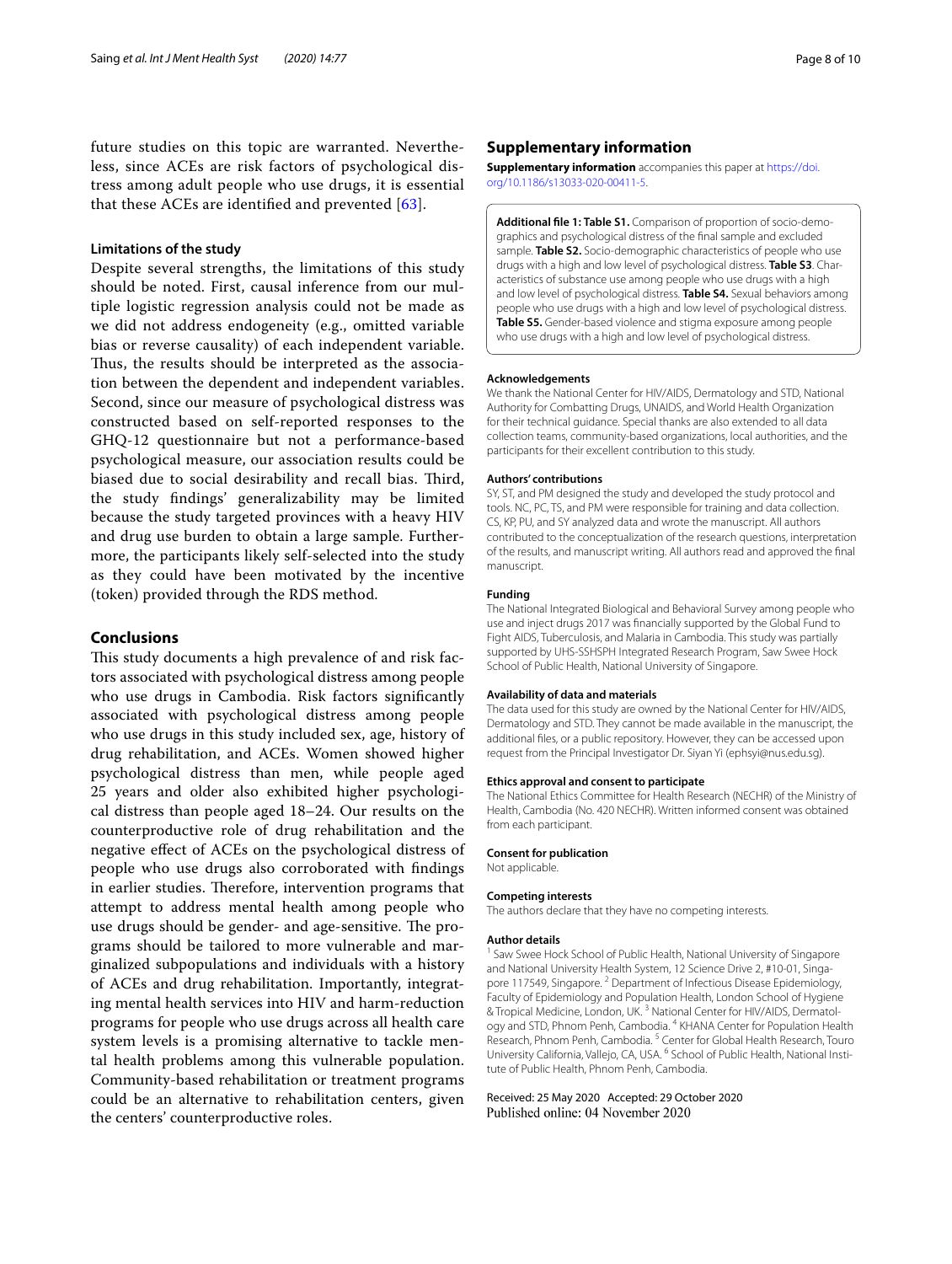#### **References**

- <span id="page-8-0"></span>1. United Nations Office on Drugs and Crime. World Drug Report 2019 [Internet]. U. N. World Drug Report 2019. 2019. [https://wdr.unodc.org/](https://wdr.unodc.org/wdr2019/en/index.html) [wdr2019/en/index.html.](https://wdr.unodc.org/wdr2019/en/index.html) Accessed 2020 Aug 19.
- <span id="page-8-1"></span>2. Institute for Health Metrics and Evaluation (IHME). Findings from the global burden of disease study 2017. Seattle, WA: IHME; 2018.
- <span id="page-8-2"></span>3. Armstrong G, Jorm AF, Samson L, Joubert L, Nuken A, Singh S, et al. Association of depression, anxiety, and suicidal ideation with high-risk behaviors among men who inject drugs in Delhi, India. JAIDS J Acquir Immune Defc Syndr. 2013;64:502–10.
- 4. Armstrong G, Nuken A, Samson L, Singh S, Jorm AF, Kermode M. Quality of life, depression, anxiety and suicidal ideation among men who inject drugs in Delhi, India. BMC Psychiatry. 2013;13:151.
- 5. Kelly TM, Daley DC. Integrated treatment of substance use and psychiatric disorders. Soc Work Public Health. 2013;28:388–406.
- 6. Mackesy-Amiti ME, Donenberg GR, Ouellet LJ. Psychiatric correlates of injection risk behavior among young people who inject drugs. Psychol Addict Behav. 2014;28:1089.
- 7. Montoya ID, Bell DC, Atkinson JS, Nagy CW, Whitsett DD. Mental health, drug use, and the transition from welfare to work. J Behav Health Serv Res. 2002;29:144–56.
- <span id="page-8-6"></span>8. National Institute on Drug Abuse. The Science of Drug Use and Addiction: The Basics [Internet]. 2018. https://www.drugabuse.gov/publications/media-guide/science-drug-use-addiction-basics. Accessed 2020 Mar 26.
- 9. Ross S, Peselow E. Co-occurring psychotic and addictive disorders: neurobiology and diagnosis. Clin Neuropharmacol. 2012;35:235–43.
- <span id="page-8-3"></span>10. Skogen JC, Sivertsen B, Lundervold AJ, Stormark KM, Jakobsen R, Hysing M. Alcohol and drug use among adolescents: and the co-occurrence of mental health problems. Ung@hordaland, a population-based study. BMJ Open. 2014;4:e005357.
- <span id="page-8-4"></span>11. Brady KT, Haynes LF, Hartwell KJ, Killeen TK. Substance use disorders and anxiety: a treatment challenge for social workers. Soc Work Public Health. 2013;28:407–23.
- <span id="page-8-8"></span>12. Conway KP, Compton W, Stinson FS, Grant BF. Lifetime comorbidity of DSM-IV mood and anxiety disorders and specifc drug use disorders: results from the National Epidemiologic Survey on Alcohol and Related Conditions. J Clin Psychiatry. 2006;67:247–57.
- <span id="page-8-7"></span>13. Magidson JF, Liu S-M, Lejuez CW, Blanco C. Comparison of the course of substance use disorders among individuals with and without generalized anxiety disorder in a nationally representative sample. J Psychiatr Res. 2012;46:659–66.
- <span id="page-8-5"></span>14. Wolitzky-Taylor K, Operskalski JT, Ries R, Craske MG, Roy-Byrne P. Understanding and treating comorbid anxiety disorders in substance users: review and future directions. J Addict Med. 2011;5:233–47.
- <span id="page-8-9"></span>15. Flórez-Salamanca L, Secades-Villa R, Budney AJ, García-Rodríguez O, Wang S, Blanco C. Probability and predictors of cannabis use disorders relapse: results of the National Epidemiologic Survey on Alcohol and Related Conditions (NESARC). Drug Alcohol Depend. 2013;132:127–33.
- <span id="page-8-10"></span>16. Mun P, Yi S, Dousset J, Chann N, Tuot S, Chhim S, et al. National integrated biological and behavioral survey and population size estimation among people who use and inject drugs in Cambodia. Phomn Penh: National Center for HIV/AIDS Dermatology and STD; 2017.
- <span id="page-8-22"></span>17. Ngor C, Sopheab H, Mam S, Gorbach P, Chhea C. Factors associated with sexual risk behaviors among people who use drugs in communities in Cambodia. Asia Pac J Public Health. 2019;31:335–47.
- <span id="page-8-11"></span>18. Torrens M, Gilchrist G, Domingo-Salvany A, psyCoBarcelona Group. Psychiatric comorbidity in illicit drug users: substance-induced versus independent disorders. Drug Alcohol Depend. 2011;113:147–56.
- <span id="page-8-12"></span>19. De Alwis D, Lynskey MT, Reiersen AM, Agrawal A. Attention-deficit/ hyperactivity disorder subtypes and substance use and use disorders in NESARC. Addict Behav. 2014;39:1278–85.
- <span id="page-8-13"></span>20. Harstad E, Levy S, Committee on Substance Abuse. Attentiondefcit/hyperactivity disorder and substance abuse. Pediatrics. 2014;134:e293-301.
- <span id="page-8-14"></span>21. Yi S, Tuot S, Chhoun P, Pal K, Choub SC, Mburu G. Prevalence and correlates of psychological distress among drug users in Phnom Penh. Cambodia Int J Drug Policy. 2016;36:25–32.
- <span id="page-8-15"></span>22. McKinnon K, Cournos F. HIV infection linked to substance use among hospitalized patients with severe mental illness. Psychiatr Serv . 1998;49:1269.
- 23. McKinnon K, Cournos F, Herman R. HIV among people with chronic mental illness. Psychiatr Q Springer. 2002;73:17–31.
- <span id="page-8-16"></span>24. Rosenberg SD, Goodman LA, Osher FC, Swartz MS, Essock SM, Butterfeld MI, et al. Prevalence of HIV, hepatitis B, and hepatitis C in people with severe mental illness. Am J Public Health. 2001;91:31–7.
- <span id="page-8-17"></span>25. Heng S, Suy S, Chhea C, Chhit S, Mun P, Bui TC. Psychological distress among Cambodian people who use drugs. Drug Alcohol Rev. 2020;39:66–70.
- <span id="page-8-18"></span>26. Scott N, Carrotte ER, Higgs P, Cogger S, Stoové MA, Aitken CK, et al. Longitudinal changes in psychological distress in a cohort of people who inject drugs in Melbourne Australia. Drug Alcohol Depend. 2016;168:140–6.
- 27. Darke S, Ross J. Suicide among heroin users: rates, risk factors and methods. Addict Abingdon Engl. 2002;97:1383–94.
- <span id="page-8-19"></span>28. Burns JM, Martyres RF, Clode D, Boldero JM. Overdose in young people using heroin: associations with mental health, prescription drug use and personal circumstances. Med J Aust . 2004;181:S25–8.
- <span id="page-8-20"></span>29. Ahern J, Stuber J, Galea S. Stigma, discrimination and the health of illicit drug users. Drug Alcohol Depend. 2007;88:188–96.
- 30. Lemstra M, Rogers M, Thompson A, Moraros J, Buckingham R. Risk indicators of depressive symptomatology among injection drug users and increased HIV risk behaviour. Can J Psychiatry Rev Can Psychiatr. 2011;56:358–66.
- 31. Li J, Gu J, Lau JTF, Chen H, Mo PKH, Tang M. Prevalence of depressive symptoms and associated factors among people who inject drugs in China. Drug Alcohol Depend. 2015;151:228–35.
- 32. Lin W, Zhou W. Factors associated with the physical and mental health of drug users participating in community-based drug rehabilitation programmes in China. Health Soc Care Community. 2020;28:584–90.
- 33. McLaughlin DF, McKenna H, Leslie JC. The perceptions and aspirations illicit drug users hold toward health care staff and the care they receive. J Psychiatr Ment Health Nurs. 2000;7:435–41.
- <span id="page-8-21"></span>34. Shaw SA, El-Bassel N, Gilbert L, Terlikbayeva A, Hunt T, Primbetova S, et al. Depression among people who inject drugs and their intimate partners in Kazakhstan. Community Ment Health J. 2016;52:1047–56.
- <span id="page-8-23"></span>35. Sen D. Ministry Ups Mental Health Centers. Khmer Times [Internet]. Phnom Penh; 2019 Feb 4; [https://www.khmertimeskh.com/575069/minis](https://www.khmertimeskh.com/575069/ministry-ups-mental-health-centres-2/) [try-ups-mental-health-centres-2/](https://www.khmertimeskh.com/575069/ministry-ups-mental-health-centres-2/). Accessed 02 Nov 2020.
- <span id="page-8-24"></span>36. United Nations High Commissioner for Human Rights. Laws on Control of Drugs [Internet]. 1996. https://cambodia.ohchr.org/. Accessed 2020 Apr 7.
- <span id="page-8-25"></span>37. Mburu G, Chhoun P, Chann N, Tuot S, Mun P, Yi S. Prevalence and risk factors of HIV infection among people who inject drug in Cambodia: fnding from a national survey. Subst Abuse Treat Prev Policy. 2019;14:42.
- 38. Tuot S, Mburu G, Mun P, Chhoun P, Chann N, Prem K, et al. Prevalence and correlates of HIV infection among people who use drugs in Cambodia: a cross-sectional survey using respondent driven sampling method. BMC Infect Dis. 2019;19:515.
- <span id="page-8-26"></span>39. Yi S, Mun P, Chhoun P, Chann N, Tuot S, Mburu G. Prevalence of and risk factors for hepatitis C virus antibody among people who inject drugs in Cambodia: a national biological and behavioral survey. Harm Reduct J. 2019;16:29.
- <span id="page-8-27"></span>40. Chhea C, Sopheab H, Sovannary T. National population size estimation, HIV related risk behaviors and HIV prevalence. Phnom Penh: National Center for HIV/AIDS, Dermatology and STD; 2014.
- 41. Mun P, Chhim S, Chhoun P, Tuot S, Ly C, Dionisio J, et al. National population size estimation, HIV related risk behaviors, and HIV prevalence among men who have sex with men in Cambodia in 2014. Phnom Penh: National Center for HIV/AIDS, Dermatology and STD; 2016.
- <span id="page-8-28"></span>42. Yi S, Chhoun P, Brant S, Kita K, Suong S, Thin K, et al. The Sustainable Action against HIV and AIDS in Communities (SAHACOM): impacts on health and quality of life of people living with HIV in Cambodia. Phnom Penh: KHANA; 2014.
- <span id="page-8-29"></span>43. Bernstein DP, Stein JA, Newcomb MD, Walker E, Pogge D, Ahluvalia T, et al. Development and validation of a brief screening version of the Childhood Trauma Questionnaire. Child Abuse Negl. 2003;27:169–90.
- <span id="page-8-30"></span>44. Goldberg DP. The detection of psychiatric illness by questionnaire: a technique for the identifcation and assessment of non-psychotic illness. Oxford: Oxford University Press; 1972.